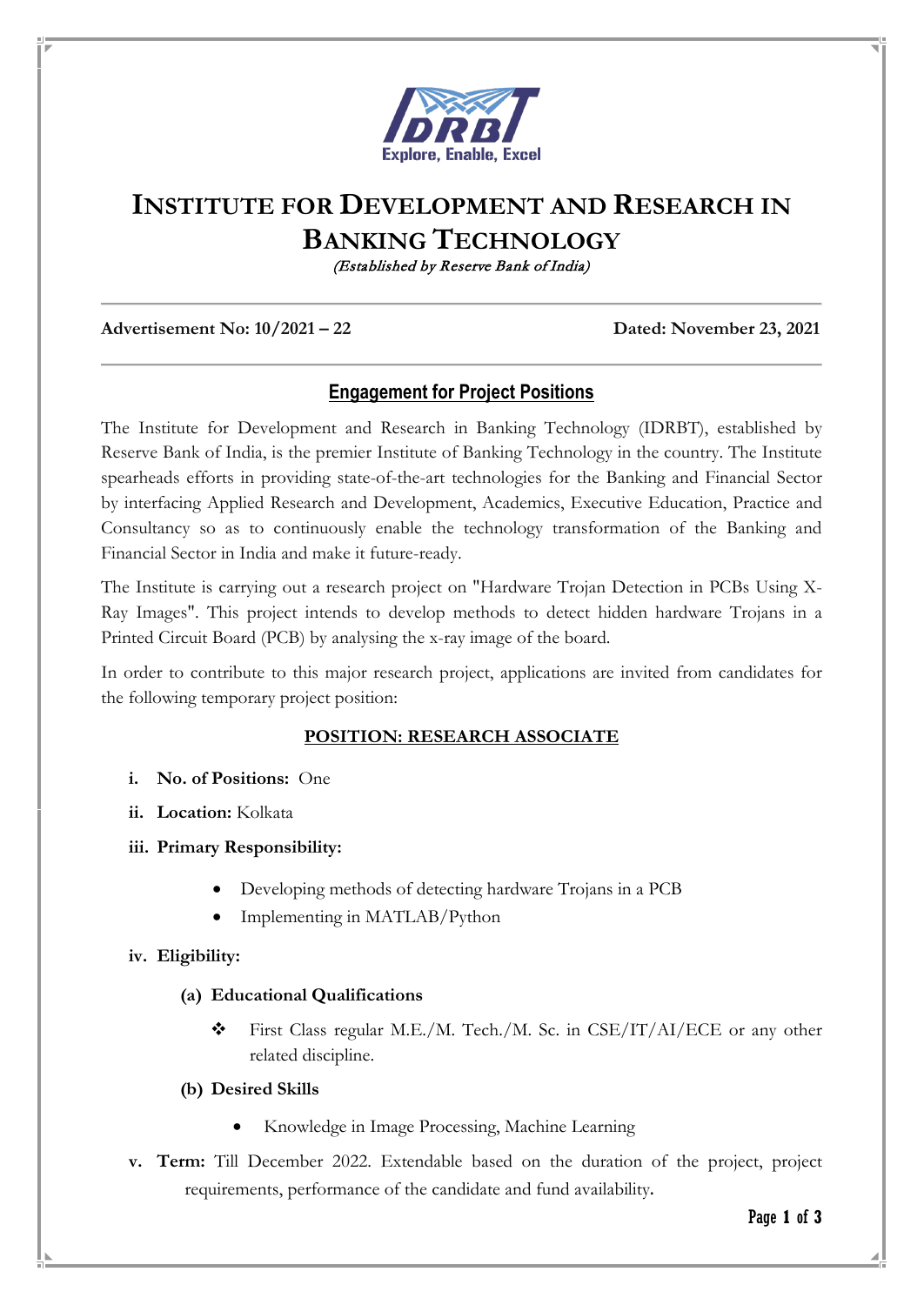**vi. Compensation:** All-inclusive consolidated compensation of Rs. Thirty-Six Thousand Three Hundred per month.

## **Rules and Regulations for all these positions**

- 1. The above position is purely temporary and on a contract basis under the project mode.
- 2. There is no scope whatsoever for further continuation, extension of term, absorption, regularisation, permanency, in the Institute under any circumstances
- 3. The completion of the period of contract / project will not confer any right whatsoever for further continuation, extension of term, regularisation, absorption at the Institute.
- 4. All educational qualifications must have been necessarily obtained by pursuing the courses on a full-time regular basis from recognised universities/institutions. If grades are awarded instead of marks, candidates should clearly indicate their numerical equivalent.
- 5. Relevant experience gained after the qualifying degree will only be taken into consideration.
- 6. Candidates should satisfy themselves about their eligibility for the position being applied for. Mere fulfilment of eligibility does not guarantee shortlisting for Selection Process.
- 7. Candidates should apply in the format provided on the Institute's website.
- 8. Incomplete applications / not in the prescribed format / without all the required documents, will be rejected and no correspondence will be entertained by the Institute.
- 9. Candidates for these positions should enclose attested scanned copies of their Mark sheets and Certificates right from Matriculation onwards.
- 10. The candidature will be considered on the strength of the information declared in the Application. If at any stage, it is found that any information furnished is false / incorrect, the candidate has clandestine antecedents/background or if according to the Institute, the candidate does not satisfy the eligibility criteria, her/his candidature / appointment is liable to be cancelled / terminated at any point in time including after appointment, in addition to any disciplinary action as may be necessary.
- 11. In case of any inadvertent mistake in the process of selection which may be detected at any stage even after the issue of appointment letter, the Institute reserves the right to modify / withdraw / cancel any communication made to the candidates.
- 12. The Institute reserves the rights to screen and call only such candidates as are found primafacie suitable for being considered
- 13. The Institute also reserves the right to restrict the candidates called for to the selection process to a reasonable number on the basis of qualifications, level and relevance of experience higher than the minimum prescribed herein and the requirements of the Institute. Thus just fulfilling the prescribed conditions would not entitle one to be called for the Selection Process. The Institute also reserves the right of rejecting any or all the applications without assigning any reasons therefore.
- 14. The Institute reserves the right to fill or not to fill any or all the positions advertised without assigning any reason.
- 15. In all matters regarding Eligibility, Qualification, Skills, Experience, Compensation, Contract Term, Selection Process, Assessment, Prescribing Minimum Qualifying Standards in Selection Process, and Communication of Result, the Institute's decision shall be final and binding on all the candidates and no correspondence shall be entertained in this regard.